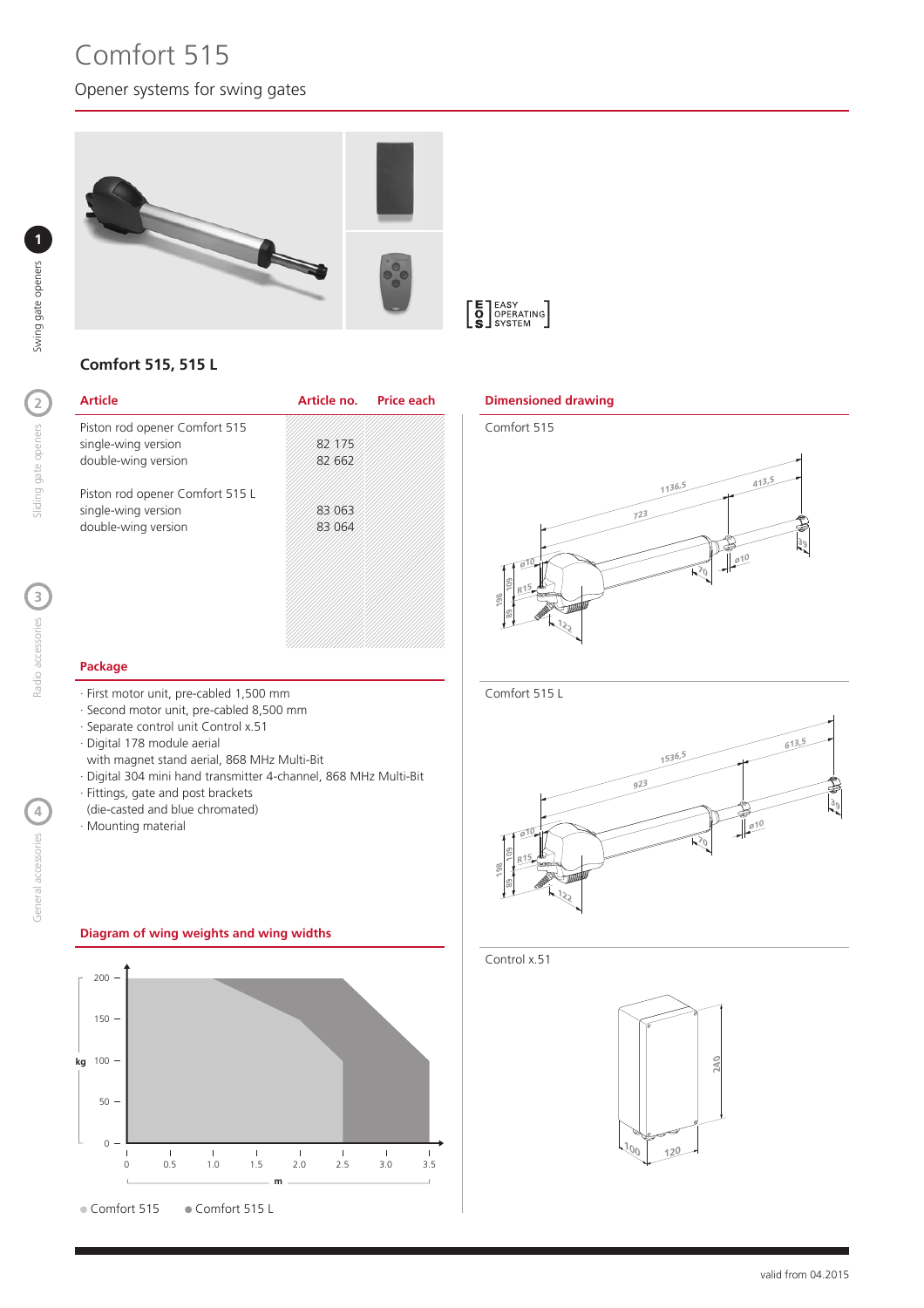



#### **Available accessories Cabling**

- 1 Photocell inside, e.g. Special 609
- 2 Photocell outside, e.g. Special 633
- 3 Signal light 230 V AC or 24 V DC
- 4 Post with command unit, e.g. Command 312
- 5 Key switch, e.g. Command 414
- 6 Main switch, all-pole breaking
- 7 Electrical lock, e.g. Special 403
- 8 Stop plate, e.g. Special 404
- 9 Mains cable
- 10 Closing edge safety device passive or active, e.g. Protect-Contact 700
- 11 Junction box

- a  $2 \times 0.5$  mm<sup>2</sup>
- b Comfort 515 2 x 0.75 mm²
- Comfort 516, 525, 530 L, 585, 586 6 x 0.75 mm² Comfort 560 – 8 x 0.75 mm²
- c 3 x 1.5 mm²
- d 2 x 0.75 mm²

With the opener system Comfort 560 all accessories will be connected to the integrated control unit of one of the motor units.

Detailed information can be found in the manual of the opener system.

**4**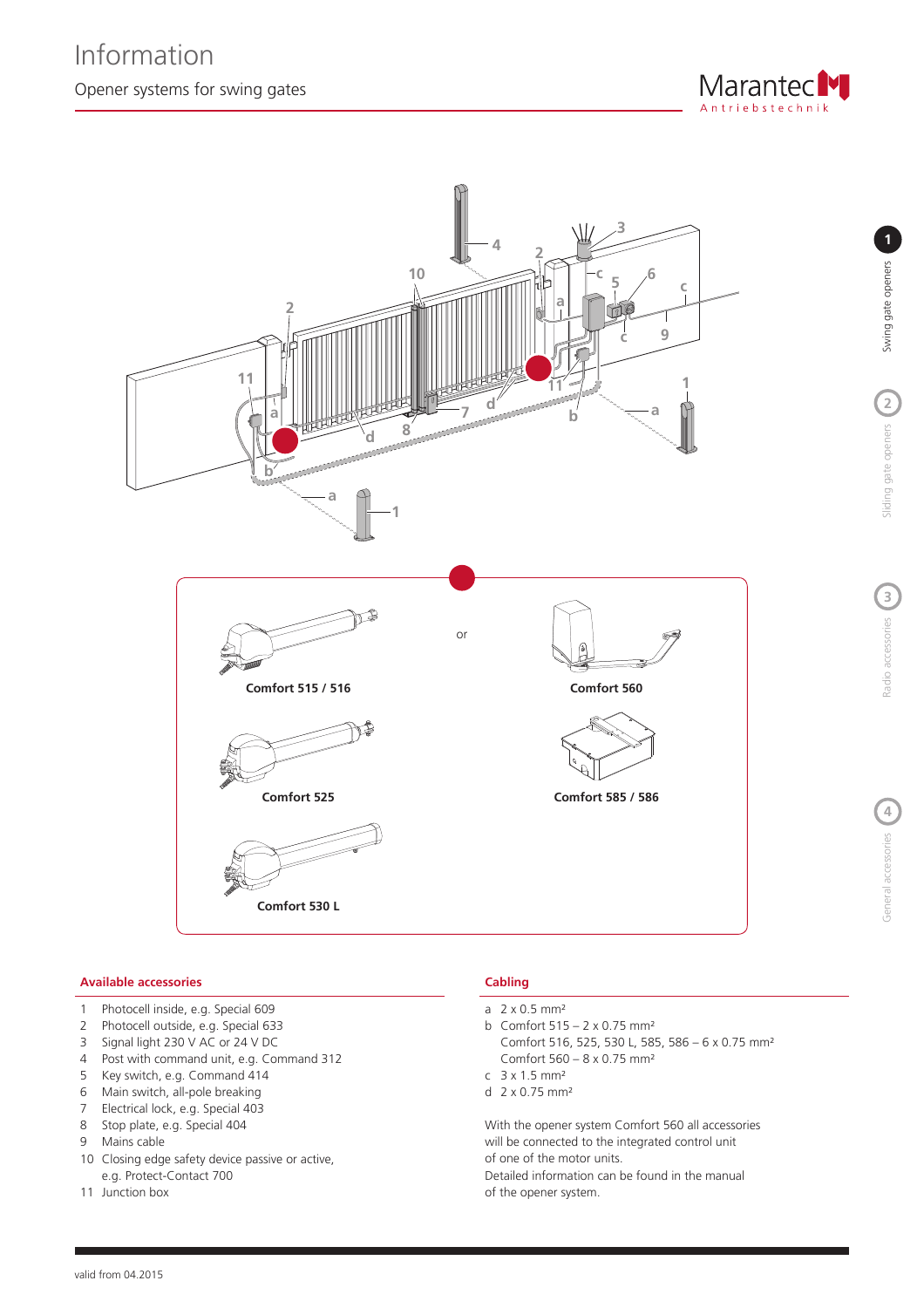

### **Application**

| Wing width (max.)                                                                                                                                                                                                                 | mm   | 2,500                     | 3,500                     | 3,000                     | 4.000                     | 3,500               |
|-----------------------------------------------------------------------------------------------------------------------------------------------------------------------------------------------------------------------------------|------|---------------------------|---------------------------|---------------------------|---------------------------|---------------------|
| Wing heigt (max.)                                                                                                                                                                                                                 | mm   | 2,000                     |                           |                           |                           |                     |
| Wing weight (max.)                                                                                                                                                                                                                | kg   | 200                       |                           | 400                       |                           | 350                 |
| Gradient (max.)                                                                                                                                                                                                                   | $\%$ | 0                         |                           | $0*$                      |                           |                     |
| e-measurement                                                                                                                                                                                                                     | mm   | 0 <sub>to</sub><br>$+160$ | 0 <sub>to</sub><br>$+260$ | 0 <sub>to</sub><br>$+160$ | 0 <sub>to</sub><br>$+260$ | $+100$ to<br>$+200$ |
| For stability purposes of the closed gate wings we recommend<br>to install a mechanical stop.                                                                                                                                     |      |                           |                           |                           |                           |                     |
| The gate details listed above are not binding recommendations for easily<br>movable gates; at higher wind loads the wind and drive moments must be checked,<br>adapted and expanded with additional safety devices, if necessary. |      |                           |                           |                           |                           |                     |

\* Gradient only in combination with optional accessories.

# **Mechanical details**

| Push and pull force (max.)   | N         | 1.000    |       |     | 3,000 |     |  |
|------------------------------|-----------|----------|-------|-----|-------|-----|--|
| Torque (max.)                | <b>Nm</b> |          |       |     |       |     |  |
| Door travel speed (max.)     | mm/s      | 15 to 20 |       |     |       |     |  |
| Opening angle (max.)         | $\circ$   | 120      |       |     | 115   |     |  |
| Opening time (gate-specific) |           | 15 to 25 |       |     |       |     |  |
| Length of travel             | mm        | 413.5    | 613.5 | 405 | 605   | 600 |  |

#### **Electrical details**

| Nominal voltage                    | V               | 230          |
|------------------------------------|-----------------|--------------|
| Nominal frequency                  | Hz              | 50           |
| Power consumption                  | A               | 3.2          |
| Power input in operation (approx.) | kW              | 0.4          |
| Power input in stand-by (approx.)  | W               | 3.2          |
| Operation mode (duty cycle)        |                 | $S2 - 5$ min |
| Motor voltage                      | V <sub>DC</sub> | 24           |
| Control voltage                    | V <sub>DC</sub> | 24           |
| Protection category motor unit     | IP              | 44           |
| Protection category control unit   | IP              | 65           |
| Protection class                   |                 |              |

#### **General details**

| Weight motor unit (approx.)                   | ka           | 5.4            | 6.4 | 7.5 | 8.5 | 70 |  |
|-----------------------------------------------|--------------|----------------|-----|-----|-----|----|--|
| Weight control unit (approx.)                 | ka           | 2.4            |     |     |     |    |  |
| Range of temperature motor unit               | $^{\circ}$ C | $-20$ to $+60$ |     |     |     |    |  |
| Range of temperature control unit $\degree$ C |              | $-20$ to $+60$ |     |     |     |    |  |